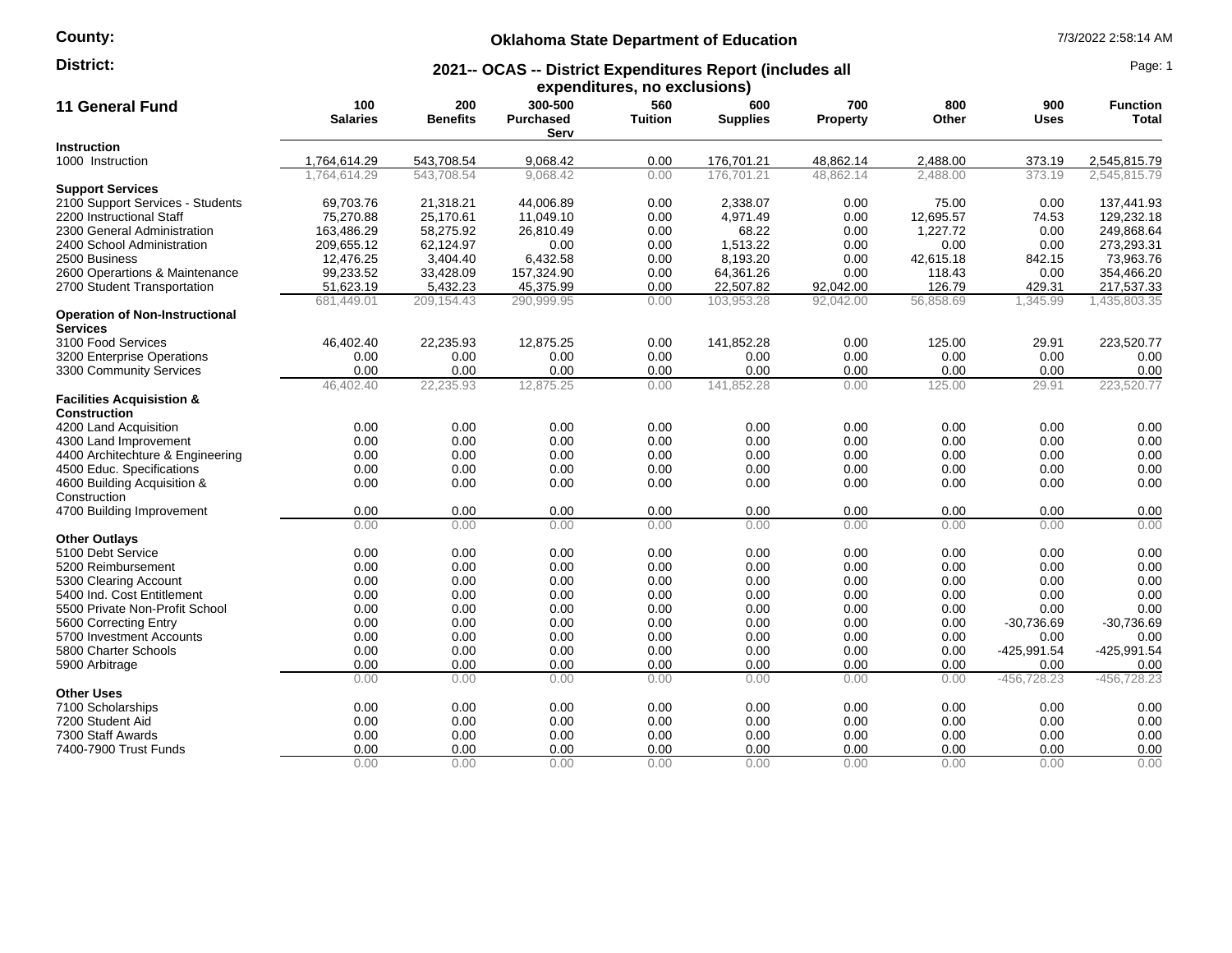**County:** 61 PITTSBURG

### District: 1002 CANADIAN

# **Oklahoma State Department of Education** 7/3/2022 2:58:14 AM

### **2021-- OCAS -- District Expenditures Report (includes all expenditures, no exclusions) District:** 1002 CANADIAN Page: 2 **2021-- OCAS -- District Expenditures Report (includes all Page: 2 Page: 2**

| 0.00<br>0.00<br>0.00<br>0.00<br>0.00<br>0.00<br>0.00<br>0.00<br>0.00<br>0.00<br>0.00<br>0.00<br>0.00<br>0.00<br>0.00<br>0.00<br>0.00<br>0.00<br>2,492,465.70<br>312,943.62<br>140,904.14<br>$-454,979.14$<br>3,748,411.68<br><b>Object Totals:</b><br>775,098.90<br>0.00<br>422,506.77<br>59,471.69<br>Warrants Issued +<br>4,205,139.91<br>Reserves for Contracts Pending +<br>0.00<br>Other Outlays and Repayments Other than 5100-<br>456,728.23<br>3,748,411.68<br><b>Expenditures:</b><br>200<br>300-500<br>560<br>700<br>800<br>900<br>100<br>600<br><b>Function</b><br><b>Benefits</b><br><b>Salaries</b><br><b>Purchased</b><br><b>Tuition</b><br><b>Supplies</b><br>Other<br><b>Property</b><br>Uses<br>Serv<br><b>Instruction</b><br>0.00<br>0.00<br>0.00<br>0.00<br>0.00<br>1000 Instruction<br>0.00<br>0.00<br>0.00<br>0.00<br>0.00<br>0.00<br>0.00<br>0.00<br>0.00<br>0.00<br>0.00<br>0.00<br>0.00<br><b>Support Services</b><br>2100 Support Services - Students<br>0.00<br>0.00<br>0.00<br>0.00<br>0.00<br>0.00<br>0.00<br>0.00<br>0.00<br>0.00<br>0.00<br>0.00<br>0.00<br>0.00<br>0.00<br>0.00<br>0.00<br>2200 Instructional Staff<br>0.00<br>2300 General Administration<br>0.00<br>0.00<br>0.00<br>0.00<br>0.00<br>0.00<br>0.00<br>0.00<br>0.00<br>0.00<br>2400 School Administration<br>0.00<br>0.00<br>0.00<br>0.00<br>0.00<br>0.00<br>0.00<br>0.00<br>0.00<br>0.00<br>0.00<br>0.00<br>0.00<br>0.00<br>0.00<br>2500 Business<br>0.00<br>0.00<br>0.00<br>2600 Operartions & Maintenance<br>0.00<br>77,927.68<br>0.00<br>53,627.77<br>0.00<br>0.00<br>0.00<br>131,555.45<br>0.00<br>0.00<br>0.00<br>0.00<br>0.00<br>0.00<br>0.00<br>0.00<br>0.00<br>2700 Student Transportation<br>131,555.45<br>77,927.68<br>53,627.77<br>0.00<br>0.00<br>0.00<br>0.00<br>0.00<br>0.00<br><b>Services</b><br>3100 Food Services<br>0.00<br>0.00<br>0.00<br>0.00<br>0.00<br>0.00<br>0.00<br>0.00<br>0.00<br>0.00<br>0.00<br>0.00<br>0.00<br>0.00<br>3200 Enterprise Operations<br>0.00<br>0.00<br>0.00<br>0.00<br>0.00<br>0.00<br>0.00<br>0.00<br>0.00<br>0.00<br>0.00<br>0.00<br>0.00<br>3300 Community Services<br>0.00<br>0.00<br>0.00<br>0.00<br>0.00<br>0.00<br>0.00<br>0.00<br>0.00<br><b>Facilities Acquisistion &amp;</b><br><b>Construction</b><br>0.00<br>0.00<br>0.00<br>0.00<br>0.00<br>0.00<br>0.00<br>0.00<br>0.00<br>4200 Land Acquisition<br>0.00<br>0.00<br>0.00<br>0.00<br>0.00<br>0.00<br>0.00<br>0.00<br>0.00<br>4300 Land Improvement<br>0.00<br>0.00<br>0.00<br>0.00<br>0.00<br>0.00<br>0.00<br>0.00<br>0.00<br>4400 Architechture & Engineering<br>0.00<br>0.00<br>0.00<br>0.00<br>0.00<br>0.00<br>0.00<br>0.00<br>4500 Educ. Specifications<br>0.00<br>0.00<br>0.00<br>0.00<br>0.00<br>0.00<br>0.00<br>0.00<br>0.00<br>0.00<br>4600 Building Acquisition &<br>Construction<br>0.00<br>4700 Building Improvement<br>0.00<br>0.00<br>0.00<br>0.00<br>0.00<br>0.00<br>0.00<br>0.00<br>0.00<br>0.00<br>0.00<br>0.00<br>0.00<br>0.00<br>0.00<br>0.00<br>0.00<br><b>Other Outlays</b><br>5100 Debt Service<br>0.00<br>0.00<br>0.00<br>0.00<br>0.00<br>0.00<br>0.00<br>0.00<br>0.00<br>0.00<br>0.00<br>0.00<br>0.00<br>0.00<br>0.00<br>0.00<br>5200 Reimbursement<br>0.00<br>0.00<br>0.00<br>0.00<br>0.00<br>0.00<br>0.00<br>0.00<br>0.00<br>5300 Clearing Account<br>0.00<br>0.00<br>0.00<br>5400 Ind. Cost Entitlement<br>0.00<br>0.00<br>0.00<br>0.00<br>0.00<br>0.00<br>0.00<br>0.00 | <b>Repayments</b>                     |      |      |      |      |      |      |      |      |      |
|-------------------------------------------------------------------------------------------------------------------------------------------------------------------------------------------------------------------------------------------------------------------------------------------------------------------------------------------------------------------------------------------------------------------------------------------------------------------------------------------------------------------------------------------------------------------------------------------------------------------------------------------------------------------------------------------------------------------------------------------------------------------------------------------------------------------------------------------------------------------------------------------------------------------------------------------------------------------------------------------------------------------------------------------------------------------------------------------------------------------------------------------------------------------------------------------------------------------------------------------------------------------------------------------------------------------------------------------------------------------------------------------------------------------------------------------------------------------------------------------------------------------------------------------------------------------------------------------------------------------------------------------------------------------------------------------------------------------------------------------------------------------------------------------------------------------------------------------------------------------------------------------------------------------------------------------------------------------------------------------------------------------------------------------------------------------------------------------------------------------------------------------------------------------------------------------------------------------------------------------------------------------------------------------------------------------------------------------------------------------------------------------------------------------------------------------------------------------------------------------------------------------------------------------------------------------------------------------------------------------------------------------------------------------------------------------------------------------------------------------------------------------------------------------------------------------------------------------------------------------------------------------------------------------------------------------------------------------------------------------------------------------------------------------------------------------------------------------------------------------------------------------------------------------------------------------------------------------------------------------------------------------------------------------------------------------------------------------------------------------------------------------------------------|---------------------------------------|------|------|------|------|------|------|------|------|------|
|                                                                                                                                                                                                                                                                                                                                                                                                                                                                                                                                                                                                                                                                                                                                                                                                                                                                                                                                                                                                                                                                                                                                                                                                                                                                                                                                                                                                                                                                                                                                                                                                                                                                                                                                                                                                                                                                                                                                                                                                                                                                                                                                                                                                                                                                                                                                                                                                                                                                                                                                                                                                                                                                                                                                                                                                                                                                                                                                                                                                                                                                                                                                                                                                                                                                                                                                                                                                             | 8000 Repayments                       |      |      |      |      |      |      |      |      |      |
|                                                                                                                                                                                                                                                                                                                                                                                                                                                                                                                                                                                                                                                                                                                                                                                                                                                                                                                                                                                                                                                                                                                                                                                                                                                                                                                                                                                                                                                                                                                                                                                                                                                                                                                                                                                                                                                                                                                                                                                                                                                                                                                                                                                                                                                                                                                                                                                                                                                                                                                                                                                                                                                                                                                                                                                                                                                                                                                                                                                                                                                                                                                                                                                                                                                                                                                                                                                                             |                                       |      |      |      |      |      |      |      |      |      |
|                                                                                                                                                                                                                                                                                                                                                                                                                                                                                                                                                                                                                                                                                                                                                                                                                                                                                                                                                                                                                                                                                                                                                                                                                                                                                                                                                                                                                                                                                                                                                                                                                                                                                                                                                                                                                                                                                                                                                                                                                                                                                                                                                                                                                                                                                                                                                                                                                                                                                                                                                                                                                                                                                                                                                                                                                                                                                                                                                                                                                                                                                                                                                                                                                                                                                                                                                                                                             |                                       |      |      |      |      |      |      |      |      |      |
| Total                                                                                                                                                                                                                                                                                                                                                                                                                                                                                                                                                                                                                                                                                                                                                                                                                                                                                                                                                                                                                                                                                                                                                                                                                                                                                                                                                                                                                                                                                                                                                                                                                                                                                                                                                                                                                                                                                                                                                                                                                                                                                                                                                                                                                                                                                                                                                                                                                                                                                                                                                                                                                                                                                                                                                                                                                                                                                                                                                                                                                                                                                                                                                                                                                                                                                                                                                                                                       |                                       |      |      |      |      |      |      |      |      |      |
|                                                                                                                                                                                                                                                                                                                                                                                                                                                                                                                                                                                                                                                                                                                                                                                                                                                                                                                                                                                                                                                                                                                                                                                                                                                                                                                                                                                                                                                                                                                                                                                                                                                                                                                                                                                                                                                                                                                                                                                                                                                                                                                                                                                                                                                                                                                                                                                                                                                                                                                                                                                                                                                                                                                                                                                                                                                                                                                                                                                                                                                                                                                                                                                                                                                                                                                                                                                                             |                                       |      |      |      |      |      |      |      |      |      |
|                                                                                                                                                                                                                                                                                                                                                                                                                                                                                                                                                                                                                                                                                                                                                                                                                                                                                                                                                                                                                                                                                                                                                                                                                                                                                                                                                                                                                                                                                                                                                                                                                                                                                                                                                                                                                                                                                                                                                                                                                                                                                                                                                                                                                                                                                                                                                                                                                                                                                                                                                                                                                                                                                                                                                                                                                                                                                                                                                                                                                                                                                                                                                                                                                                                                                                                                                                                                             |                                       |      |      |      |      |      |      |      |      |      |
|                                                                                                                                                                                                                                                                                                                                                                                                                                                                                                                                                                                                                                                                                                                                                                                                                                                                                                                                                                                                                                                                                                                                                                                                                                                                                                                                                                                                                                                                                                                                                                                                                                                                                                                                                                                                                                                                                                                                                                                                                                                                                                                                                                                                                                                                                                                                                                                                                                                                                                                                                                                                                                                                                                                                                                                                                                                                                                                                                                                                                                                                                                                                                                                                                                                                                                                                                                                                             |                                       |      |      |      |      |      |      |      |      |      |
|                                                                                                                                                                                                                                                                                                                                                                                                                                                                                                                                                                                                                                                                                                                                                                                                                                                                                                                                                                                                                                                                                                                                                                                                                                                                                                                                                                                                                                                                                                                                                                                                                                                                                                                                                                                                                                                                                                                                                                                                                                                                                                                                                                                                                                                                                                                                                                                                                                                                                                                                                                                                                                                                                                                                                                                                                                                                                                                                                                                                                                                                                                                                                                                                                                                                                                                                                                                                             | 21 Building Fund                      |      |      |      |      |      |      |      |      |      |
|                                                                                                                                                                                                                                                                                                                                                                                                                                                                                                                                                                                                                                                                                                                                                                                                                                                                                                                                                                                                                                                                                                                                                                                                                                                                                                                                                                                                                                                                                                                                                                                                                                                                                                                                                                                                                                                                                                                                                                                                                                                                                                                                                                                                                                                                                                                                                                                                                                                                                                                                                                                                                                                                                                                                                                                                                                                                                                                                                                                                                                                                                                                                                                                                                                                                                                                                                                                                             |                                       |      |      |      |      |      |      |      |      |      |
|                                                                                                                                                                                                                                                                                                                                                                                                                                                                                                                                                                                                                                                                                                                                                                                                                                                                                                                                                                                                                                                                                                                                                                                                                                                                                                                                                                                                                                                                                                                                                                                                                                                                                                                                                                                                                                                                                                                                                                                                                                                                                                                                                                                                                                                                                                                                                                                                                                                                                                                                                                                                                                                                                                                                                                                                                                                                                                                                                                                                                                                                                                                                                                                                                                                                                                                                                                                                             |                                       |      |      |      |      |      |      |      |      |      |
|                                                                                                                                                                                                                                                                                                                                                                                                                                                                                                                                                                                                                                                                                                                                                                                                                                                                                                                                                                                                                                                                                                                                                                                                                                                                                                                                                                                                                                                                                                                                                                                                                                                                                                                                                                                                                                                                                                                                                                                                                                                                                                                                                                                                                                                                                                                                                                                                                                                                                                                                                                                                                                                                                                                                                                                                                                                                                                                                                                                                                                                                                                                                                                                                                                                                                                                                                                                                             |                                       |      |      |      |      |      |      |      |      |      |
|                                                                                                                                                                                                                                                                                                                                                                                                                                                                                                                                                                                                                                                                                                                                                                                                                                                                                                                                                                                                                                                                                                                                                                                                                                                                                                                                                                                                                                                                                                                                                                                                                                                                                                                                                                                                                                                                                                                                                                                                                                                                                                                                                                                                                                                                                                                                                                                                                                                                                                                                                                                                                                                                                                                                                                                                                                                                                                                                                                                                                                                                                                                                                                                                                                                                                                                                                                                                             |                                       |      |      |      |      |      |      |      |      |      |
|                                                                                                                                                                                                                                                                                                                                                                                                                                                                                                                                                                                                                                                                                                                                                                                                                                                                                                                                                                                                                                                                                                                                                                                                                                                                                                                                                                                                                                                                                                                                                                                                                                                                                                                                                                                                                                                                                                                                                                                                                                                                                                                                                                                                                                                                                                                                                                                                                                                                                                                                                                                                                                                                                                                                                                                                                                                                                                                                                                                                                                                                                                                                                                                                                                                                                                                                                                                                             |                                       |      |      |      |      |      |      |      |      |      |
|                                                                                                                                                                                                                                                                                                                                                                                                                                                                                                                                                                                                                                                                                                                                                                                                                                                                                                                                                                                                                                                                                                                                                                                                                                                                                                                                                                                                                                                                                                                                                                                                                                                                                                                                                                                                                                                                                                                                                                                                                                                                                                                                                                                                                                                                                                                                                                                                                                                                                                                                                                                                                                                                                                                                                                                                                                                                                                                                                                                                                                                                                                                                                                                                                                                                                                                                                                                                             |                                       |      |      |      |      |      |      |      |      |      |
|                                                                                                                                                                                                                                                                                                                                                                                                                                                                                                                                                                                                                                                                                                                                                                                                                                                                                                                                                                                                                                                                                                                                                                                                                                                                                                                                                                                                                                                                                                                                                                                                                                                                                                                                                                                                                                                                                                                                                                                                                                                                                                                                                                                                                                                                                                                                                                                                                                                                                                                                                                                                                                                                                                                                                                                                                                                                                                                                                                                                                                                                                                                                                                                                                                                                                                                                                                                                             |                                       |      |      |      |      |      |      |      |      |      |
|                                                                                                                                                                                                                                                                                                                                                                                                                                                                                                                                                                                                                                                                                                                                                                                                                                                                                                                                                                                                                                                                                                                                                                                                                                                                                                                                                                                                                                                                                                                                                                                                                                                                                                                                                                                                                                                                                                                                                                                                                                                                                                                                                                                                                                                                                                                                                                                                                                                                                                                                                                                                                                                                                                                                                                                                                                                                                                                                                                                                                                                                                                                                                                                                                                                                                                                                                                                                             |                                       |      |      |      |      |      |      |      |      |      |
|                                                                                                                                                                                                                                                                                                                                                                                                                                                                                                                                                                                                                                                                                                                                                                                                                                                                                                                                                                                                                                                                                                                                                                                                                                                                                                                                                                                                                                                                                                                                                                                                                                                                                                                                                                                                                                                                                                                                                                                                                                                                                                                                                                                                                                                                                                                                                                                                                                                                                                                                                                                                                                                                                                                                                                                                                                                                                                                                                                                                                                                                                                                                                                                                                                                                                                                                                                                                             |                                       |      |      |      |      |      |      |      |      |      |
|                                                                                                                                                                                                                                                                                                                                                                                                                                                                                                                                                                                                                                                                                                                                                                                                                                                                                                                                                                                                                                                                                                                                                                                                                                                                                                                                                                                                                                                                                                                                                                                                                                                                                                                                                                                                                                                                                                                                                                                                                                                                                                                                                                                                                                                                                                                                                                                                                                                                                                                                                                                                                                                                                                                                                                                                                                                                                                                                                                                                                                                                                                                                                                                                                                                                                                                                                                                                             |                                       |      |      |      |      |      |      |      |      |      |
|                                                                                                                                                                                                                                                                                                                                                                                                                                                                                                                                                                                                                                                                                                                                                                                                                                                                                                                                                                                                                                                                                                                                                                                                                                                                                                                                                                                                                                                                                                                                                                                                                                                                                                                                                                                                                                                                                                                                                                                                                                                                                                                                                                                                                                                                                                                                                                                                                                                                                                                                                                                                                                                                                                                                                                                                                                                                                                                                                                                                                                                                                                                                                                                                                                                                                                                                                                                                             |                                       |      |      |      |      |      |      |      |      |      |
|                                                                                                                                                                                                                                                                                                                                                                                                                                                                                                                                                                                                                                                                                                                                                                                                                                                                                                                                                                                                                                                                                                                                                                                                                                                                                                                                                                                                                                                                                                                                                                                                                                                                                                                                                                                                                                                                                                                                                                                                                                                                                                                                                                                                                                                                                                                                                                                                                                                                                                                                                                                                                                                                                                                                                                                                                                                                                                                                                                                                                                                                                                                                                                                                                                                                                                                                                                                                             |                                       |      |      |      |      |      |      |      |      |      |
|                                                                                                                                                                                                                                                                                                                                                                                                                                                                                                                                                                                                                                                                                                                                                                                                                                                                                                                                                                                                                                                                                                                                                                                                                                                                                                                                                                                                                                                                                                                                                                                                                                                                                                                                                                                                                                                                                                                                                                                                                                                                                                                                                                                                                                                                                                                                                                                                                                                                                                                                                                                                                                                                                                                                                                                                                                                                                                                                                                                                                                                                                                                                                                                                                                                                                                                                                                                                             | <b>Operation of Non-Instructional</b> |      |      |      |      |      |      |      |      |      |
|                                                                                                                                                                                                                                                                                                                                                                                                                                                                                                                                                                                                                                                                                                                                                                                                                                                                                                                                                                                                                                                                                                                                                                                                                                                                                                                                                                                                                                                                                                                                                                                                                                                                                                                                                                                                                                                                                                                                                                                                                                                                                                                                                                                                                                                                                                                                                                                                                                                                                                                                                                                                                                                                                                                                                                                                                                                                                                                                                                                                                                                                                                                                                                                                                                                                                                                                                                                                             |                                       |      |      |      |      |      |      |      |      |      |
|                                                                                                                                                                                                                                                                                                                                                                                                                                                                                                                                                                                                                                                                                                                                                                                                                                                                                                                                                                                                                                                                                                                                                                                                                                                                                                                                                                                                                                                                                                                                                                                                                                                                                                                                                                                                                                                                                                                                                                                                                                                                                                                                                                                                                                                                                                                                                                                                                                                                                                                                                                                                                                                                                                                                                                                                                                                                                                                                                                                                                                                                                                                                                                                                                                                                                                                                                                                                             |                                       |      |      |      |      |      |      |      |      |      |
|                                                                                                                                                                                                                                                                                                                                                                                                                                                                                                                                                                                                                                                                                                                                                                                                                                                                                                                                                                                                                                                                                                                                                                                                                                                                                                                                                                                                                                                                                                                                                                                                                                                                                                                                                                                                                                                                                                                                                                                                                                                                                                                                                                                                                                                                                                                                                                                                                                                                                                                                                                                                                                                                                                                                                                                                                                                                                                                                                                                                                                                                                                                                                                                                                                                                                                                                                                                                             |                                       |      |      |      |      |      |      |      |      |      |
|                                                                                                                                                                                                                                                                                                                                                                                                                                                                                                                                                                                                                                                                                                                                                                                                                                                                                                                                                                                                                                                                                                                                                                                                                                                                                                                                                                                                                                                                                                                                                                                                                                                                                                                                                                                                                                                                                                                                                                                                                                                                                                                                                                                                                                                                                                                                                                                                                                                                                                                                                                                                                                                                                                                                                                                                                                                                                                                                                                                                                                                                                                                                                                                                                                                                                                                                                                                                             |                                       |      |      |      |      |      |      |      |      |      |
|                                                                                                                                                                                                                                                                                                                                                                                                                                                                                                                                                                                                                                                                                                                                                                                                                                                                                                                                                                                                                                                                                                                                                                                                                                                                                                                                                                                                                                                                                                                                                                                                                                                                                                                                                                                                                                                                                                                                                                                                                                                                                                                                                                                                                                                                                                                                                                                                                                                                                                                                                                                                                                                                                                                                                                                                                                                                                                                                                                                                                                                                                                                                                                                                                                                                                                                                                                                                             |                                       |      |      |      |      |      |      |      |      |      |
|                                                                                                                                                                                                                                                                                                                                                                                                                                                                                                                                                                                                                                                                                                                                                                                                                                                                                                                                                                                                                                                                                                                                                                                                                                                                                                                                                                                                                                                                                                                                                                                                                                                                                                                                                                                                                                                                                                                                                                                                                                                                                                                                                                                                                                                                                                                                                                                                                                                                                                                                                                                                                                                                                                                                                                                                                                                                                                                                                                                                                                                                                                                                                                                                                                                                                                                                                                                                             |                                       |      |      |      |      |      |      |      |      |      |
|                                                                                                                                                                                                                                                                                                                                                                                                                                                                                                                                                                                                                                                                                                                                                                                                                                                                                                                                                                                                                                                                                                                                                                                                                                                                                                                                                                                                                                                                                                                                                                                                                                                                                                                                                                                                                                                                                                                                                                                                                                                                                                                                                                                                                                                                                                                                                                                                                                                                                                                                                                                                                                                                                                                                                                                                                                                                                                                                                                                                                                                                                                                                                                                                                                                                                                                                                                                                             |                                       |      |      |      |      |      |      |      |      |      |
|                                                                                                                                                                                                                                                                                                                                                                                                                                                                                                                                                                                                                                                                                                                                                                                                                                                                                                                                                                                                                                                                                                                                                                                                                                                                                                                                                                                                                                                                                                                                                                                                                                                                                                                                                                                                                                                                                                                                                                                                                                                                                                                                                                                                                                                                                                                                                                                                                                                                                                                                                                                                                                                                                                                                                                                                                                                                                                                                                                                                                                                                                                                                                                                                                                                                                                                                                                                                             |                                       |      |      |      |      |      |      |      |      |      |
|                                                                                                                                                                                                                                                                                                                                                                                                                                                                                                                                                                                                                                                                                                                                                                                                                                                                                                                                                                                                                                                                                                                                                                                                                                                                                                                                                                                                                                                                                                                                                                                                                                                                                                                                                                                                                                                                                                                                                                                                                                                                                                                                                                                                                                                                                                                                                                                                                                                                                                                                                                                                                                                                                                                                                                                                                                                                                                                                                                                                                                                                                                                                                                                                                                                                                                                                                                                                             |                                       |      |      |      |      |      |      |      |      |      |
|                                                                                                                                                                                                                                                                                                                                                                                                                                                                                                                                                                                                                                                                                                                                                                                                                                                                                                                                                                                                                                                                                                                                                                                                                                                                                                                                                                                                                                                                                                                                                                                                                                                                                                                                                                                                                                                                                                                                                                                                                                                                                                                                                                                                                                                                                                                                                                                                                                                                                                                                                                                                                                                                                                                                                                                                                                                                                                                                                                                                                                                                                                                                                                                                                                                                                                                                                                                                             |                                       |      |      |      |      |      |      |      |      |      |
|                                                                                                                                                                                                                                                                                                                                                                                                                                                                                                                                                                                                                                                                                                                                                                                                                                                                                                                                                                                                                                                                                                                                                                                                                                                                                                                                                                                                                                                                                                                                                                                                                                                                                                                                                                                                                                                                                                                                                                                                                                                                                                                                                                                                                                                                                                                                                                                                                                                                                                                                                                                                                                                                                                                                                                                                                                                                                                                                                                                                                                                                                                                                                                                                                                                                                                                                                                                                             |                                       |      |      |      |      |      |      |      |      |      |
|                                                                                                                                                                                                                                                                                                                                                                                                                                                                                                                                                                                                                                                                                                                                                                                                                                                                                                                                                                                                                                                                                                                                                                                                                                                                                                                                                                                                                                                                                                                                                                                                                                                                                                                                                                                                                                                                                                                                                                                                                                                                                                                                                                                                                                                                                                                                                                                                                                                                                                                                                                                                                                                                                                                                                                                                                                                                                                                                                                                                                                                                                                                                                                                                                                                                                                                                                                                                             |                                       |      |      |      |      |      |      |      |      |      |
|                                                                                                                                                                                                                                                                                                                                                                                                                                                                                                                                                                                                                                                                                                                                                                                                                                                                                                                                                                                                                                                                                                                                                                                                                                                                                                                                                                                                                                                                                                                                                                                                                                                                                                                                                                                                                                                                                                                                                                                                                                                                                                                                                                                                                                                                                                                                                                                                                                                                                                                                                                                                                                                                                                                                                                                                                                                                                                                                                                                                                                                                                                                                                                                                                                                                                                                                                                                                             |                                       |      |      |      |      |      |      |      |      |      |
|                                                                                                                                                                                                                                                                                                                                                                                                                                                                                                                                                                                                                                                                                                                                                                                                                                                                                                                                                                                                                                                                                                                                                                                                                                                                                                                                                                                                                                                                                                                                                                                                                                                                                                                                                                                                                                                                                                                                                                                                                                                                                                                                                                                                                                                                                                                                                                                                                                                                                                                                                                                                                                                                                                                                                                                                                                                                                                                                                                                                                                                                                                                                                                                                                                                                                                                                                                                                             |                                       |      |      |      |      |      |      |      |      |      |
|                                                                                                                                                                                                                                                                                                                                                                                                                                                                                                                                                                                                                                                                                                                                                                                                                                                                                                                                                                                                                                                                                                                                                                                                                                                                                                                                                                                                                                                                                                                                                                                                                                                                                                                                                                                                                                                                                                                                                                                                                                                                                                                                                                                                                                                                                                                                                                                                                                                                                                                                                                                                                                                                                                                                                                                                                                                                                                                                                                                                                                                                                                                                                                                                                                                                                                                                                                                                             |                                       |      |      |      |      |      |      |      |      |      |
|                                                                                                                                                                                                                                                                                                                                                                                                                                                                                                                                                                                                                                                                                                                                                                                                                                                                                                                                                                                                                                                                                                                                                                                                                                                                                                                                                                                                                                                                                                                                                                                                                                                                                                                                                                                                                                                                                                                                                                                                                                                                                                                                                                                                                                                                                                                                                                                                                                                                                                                                                                                                                                                                                                                                                                                                                                                                                                                                                                                                                                                                                                                                                                                                                                                                                                                                                                                                             |                                       |      |      |      |      |      |      |      |      |      |
|                                                                                                                                                                                                                                                                                                                                                                                                                                                                                                                                                                                                                                                                                                                                                                                                                                                                                                                                                                                                                                                                                                                                                                                                                                                                                                                                                                                                                                                                                                                                                                                                                                                                                                                                                                                                                                                                                                                                                                                                                                                                                                                                                                                                                                                                                                                                                                                                                                                                                                                                                                                                                                                                                                                                                                                                                                                                                                                                                                                                                                                                                                                                                                                                                                                                                                                                                                                                             |                                       |      |      |      |      |      |      |      |      |      |
|                                                                                                                                                                                                                                                                                                                                                                                                                                                                                                                                                                                                                                                                                                                                                                                                                                                                                                                                                                                                                                                                                                                                                                                                                                                                                                                                                                                                                                                                                                                                                                                                                                                                                                                                                                                                                                                                                                                                                                                                                                                                                                                                                                                                                                                                                                                                                                                                                                                                                                                                                                                                                                                                                                                                                                                                                                                                                                                                                                                                                                                                                                                                                                                                                                                                                                                                                                                                             |                                       |      |      |      |      |      |      |      |      |      |
|                                                                                                                                                                                                                                                                                                                                                                                                                                                                                                                                                                                                                                                                                                                                                                                                                                                                                                                                                                                                                                                                                                                                                                                                                                                                                                                                                                                                                                                                                                                                                                                                                                                                                                                                                                                                                                                                                                                                                                                                                                                                                                                                                                                                                                                                                                                                                                                                                                                                                                                                                                                                                                                                                                                                                                                                                                                                                                                                                                                                                                                                                                                                                                                                                                                                                                                                                                                                             | 5500 Private Non-Profit School        | 0.00 | 0.00 | 0.00 | 0.00 | 0.00 | 0.00 | 0.00 | 0.00 | 0.00 |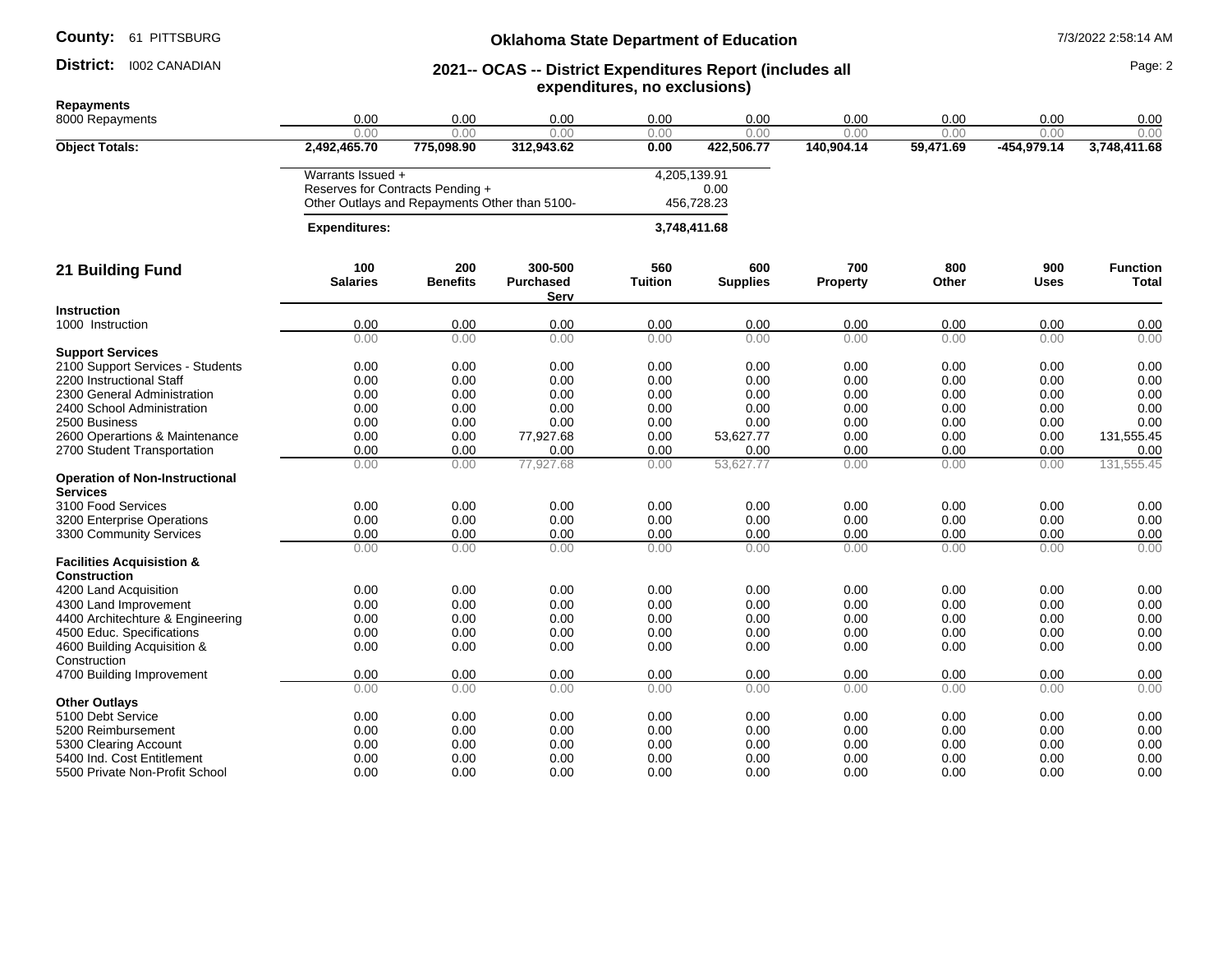| County: |  | 61 PITTSBURG |
|---------|--|--------------|
|---------|--|--------------|

## **Oklahoma State Department of Education** 7/3/2022 2:58:14 AM

|                                       |                                                           |                        | ONIGHUM State Department of Equeditor |                              |                        |                        |              |                    |                          |
|---------------------------------------|-----------------------------------------------------------|------------------------|---------------------------------------|------------------------------|------------------------|------------------------|--------------|--------------------|--------------------------|
| District:<br><b>I002 CANADIAN</b>     | 2021-- OCAS -- District Expenditures Report (includes all |                        |                                       |                              |                        |                        |              |                    | Page: 3                  |
|                                       |                                                           |                        |                                       | expenditures, no exclusions) |                        |                        |              |                    |                          |
| 5600 Correcting Entry                 | 0.00                                                      | 0.00                   | 0.00                                  | 0.00                         | 0.00                   | 0.00                   | 0.00         | 0.00               | 0.00                     |
| 5700 Investment Accounts              | 0.00                                                      | 0.00                   | 0.00                                  | 0.00                         | 0.00                   | 0.00                   | 0.00         | 0.00               | 0.00                     |
| 5800 Charter Schools                  | 0.00                                                      | 0.00                   | 0.00                                  | 0.00                         | 0.00                   | 0.00                   | 0.00         | 0.00               | 0.00                     |
| 5900 Arbitrage                        | 0.00                                                      | 0.00                   | 0.00                                  | 0.00                         | 0.00                   | 0.00                   | 0.00         | 0.00               | 0.00                     |
|                                       | 0.00                                                      | 0.00                   | 0.00                                  | 0.00                         | 0.00                   | 0.00                   | 0.00         | 0.00               | 0.00                     |
| <b>Other Uses</b>                     |                                                           |                        |                                       |                              |                        |                        |              |                    |                          |
| 7100 Scholarships                     | 0.00                                                      | 0.00                   | 0.00                                  | 0.00                         | 0.00                   | 0.00                   | 0.00         | 0.00               | 0.00                     |
| 7200 Student Aid                      | 0.00                                                      | 0.00                   | 0.00                                  | 0.00                         | 0.00                   | 0.00                   | 0.00         | 0.00               | 0.00                     |
| 7300 Staff Awards                     | 0.00                                                      | 0.00                   | 0.00                                  | 0.00                         | 0.00                   | 0.00                   | 0.00         | 0.00               | 0.00                     |
| 7400-7900 Trust Funds                 | 0.00                                                      | 0.00                   | 0.00                                  | 0.00                         | 0.00                   | 0.00                   | 0.00         | 0.00               | 0.00                     |
|                                       | 0.00                                                      | 0.00                   | 0.00                                  | 0.00                         | 0.00                   | 0.00                   | 0.00         | 0.00               | 0.00                     |
| <b>Repayments</b>                     |                                                           |                        |                                       |                              |                        |                        |              |                    |                          |
| 8000 Repayments                       | 0.00                                                      | 0.00                   | 0.00                                  | 0.00                         | 0.00                   | 0.00                   | 0.00         | 0.00               | 0.00                     |
|                                       | 0.00                                                      | 0.00<br>0.00           | 0.00                                  | 0.00                         | 0.00                   | 0.00                   | 0.00         | 0.00               | 0.00                     |
| <b>Object Totals:</b>                 | 0.00                                                      |                        | 77,927.68                             | 0.00                         | 53,627.77              | 0.00                   | 0.00         | 0.00               | 131,555.45               |
|                                       | Warrants Issued +                                         |                        |                                       |                              | 131,555.45             |                        |              |                    |                          |
|                                       | Reserves for Contracts Pending +                          |                        |                                       |                              | 0.00                   |                        |              |                    |                          |
|                                       | Other Outlays and Repayments Other than 5100-             |                        |                                       |                              | 0.00                   |                        |              |                    |                          |
|                                       | <b>Expenditures:</b>                                      |                        |                                       |                              | 131,555.45             |                        |              |                    |                          |
| <b>60 School Activity Fund</b>        | 100<br><b>Salaries</b>                                    | 200<br><b>Benefits</b> | 300-500<br><b>Purchased</b>           | 560<br><b>Tuition</b>        | 600<br><b>Supplies</b> | 700<br><b>Property</b> | 800<br>Other | 900<br><b>Uses</b> | <b>Function</b><br>Total |
| <b>Instruction</b>                    |                                                           |                        | Serv                                  |                              |                        |                        |              |                    |                          |
|                                       | 0.00                                                      | 0.00                   | 8,077.00                              | 0.00                         | 13,079.90              | 0.00                   | 883.00       | 0.00               |                          |
| 1000 Instruction                      | 0.00                                                      | 0.00                   | 8,077.00                              | 0.00                         | 13.079.90              | 0.00                   | 883.00       | 0.00               | 22,039.90<br>22,039.90   |
| <b>Support Services</b>               |                                                           |                        |                                       |                              |                        |                        |              |                    |                          |
| 2100 Support Services - Students      | 0.00                                                      | 0.00                   | 360.00                                | 0.00                         | 57,661.77              | 0.00                   | 14,313.32    | 12,281.16          | 84,616.25                |
| 2200 Instructional Staff              | 0.00                                                      | 0.00                   | 440.00                                | 0.00                         | 0.00                   | 0.00                   | 0.00         | 0.00               | 440.00                   |
| 2300 General Administration           | 0.00                                                      | 0.00                   | 0.00                                  | 0.00                         | 0.00                   | 0.00                   | 0.00         | 0.00               | 0.00                     |
| 2400 School Administration            | 0.00                                                      | 0.00                   | 0.00                                  | 0.00                         | 0.00                   | 0.00                   | 0.00         | 0.00               | 0.00                     |
| 2500 Business                         | 0.00                                                      | 0.00                   | 0.00                                  | 0.00                         | 96.91                  | 0.00                   | 244.24       | 0.00               | 341.15                   |
| 2600 Operartions & Maintenance        | 0.00                                                      | 0.00                   | 1,224.91                              | 0.00                         | 0.00                   | 0.00                   | 0.00         | 0.00               | 1,224.91                 |
| 2700 Student Transportation           | 0.00                                                      | 0.00                   | 6,089.87                              | 0.00                         | 0.00                   | 0.00                   | 0.00         | 0.00               | 6,089.87                 |
|                                       | 0.00                                                      | 0.00                   | 8,114.78                              | 0.00                         | 57,758.68              | 0.00                   | 14,557.56    | 12,281.16          | 92,712.18                |
| <b>Operation of Non-Instructional</b> |                                                           |                        |                                       |                              |                        |                        |              |                    |                          |
| <b>Services</b>                       |                                                           |                        |                                       |                              |                        |                        |              |                    |                          |
| 3100 Food Services                    | 0.00                                                      | 0.00                   | 0.00                                  | 0.00                         | 0.00                   | 0.00                   | 0.00         | 57.60              | 57.60                    |
| 3200 Enterprise Operations            | 0.00                                                      | 0.00                   | 0.00                                  | 0.00                         | 34,144.53              | 0.00                   | 0.00         | 0.00               | 34,144.53                |
| 3300 Community Services               | 0.00                                                      | 0.00                   | 0.00                                  | 0.00                         | 0.00                   | 0.00                   | 0.00         | 0.00               | 0.00                     |
| <b>Facilities Acquisistion &amp;</b>  | 0.00                                                      | 0.00                   | 0.00                                  | 0.00                         | 34,144.53              | 0.00                   | 0.00         | 57.60              | 34,202.13                |
| <b>Construction</b>                   |                                                           |                        |                                       |                              |                        |                        |              |                    |                          |
| 4200 Land Acquisition                 | 0.00                                                      | 0.00                   | 0.00                                  | 0.00                         | 0.00                   | 0.00                   | 0.00         | 0.00               | 0.00                     |
| 4300 Land Improvement                 | 0.00                                                      | 0.00                   | 0.00                                  | 0.00                         | 0.00                   | 0.00                   | 0.00         | 0.00               | 0.00                     |
| 4400 Architechture & Engineering      | 0.00                                                      | 0.00                   | 0.00                                  | 0.00                         | 0.00                   | 0.00                   | 0.00         | 0.00               | 0.00                     |
| 4500 Educ. Specifications             | 0.00                                                      | 0.00                   | 0.00                                  | 0.00                         | 0.00                   | 0.00                   | 0.00         | 0.00               | 0.00                     |
| 4600 Building Acquisition &           | 0.00                                                      | 0.00                   | 0.00                                  | 0.00                         | 0.00                   | 0.00                   | 0.00         | 0.00               | 0.00                     |
| Construction                          |                                                           |                        |                                       |                              |                        |                        |              |                    |                          |
| 4700 Building Improvement             | 0.00                                                      | 0.00                   | 0.00                                  | 0.00                         | 0.00                   | 0.00                   | 0.00         | 0.00               | 0.00                     |
|                                       | 0.00                                                      | 0.00                   | 0.00                                  | 0.00                         | 0.00                   | 0.00                   | 0.00         | 0.00               | 0.00                     |
| <b>Other Outlays</b>                  |                                                           |                        |                                       |                              |                        |                        |              |                    |                          |
| 5100 Debt Service                     | 0.00                                                      | 0.00                   | 0.00                                  | 0.00                         | 0.00                   | 0.00                   | 0.00         | 0.00               | 0.00                     |
| 5200 Reimbursement                    | 0.00                                                      | 0.00                   | 0.00                                  | 0.00                         | 0.00                   | 0.00                   | 0.00         | $-3,241.85$        | $-3,241.85$              |
| 5300 Clearing Account                 | 0.00                                                      | 0.00                   | 0.00                                  | 0.00                         | 0.00                   | 0.00                   | 0.00         | 0.00               | 0.00                     |
| 5400 Ind. Cost Entitlement            | 0.00                                                      | 0.00                   | 0.00                                  | 0.00                         | 0.00                   | 0.00                   | 0.00         | 0.00               | 0.00                     |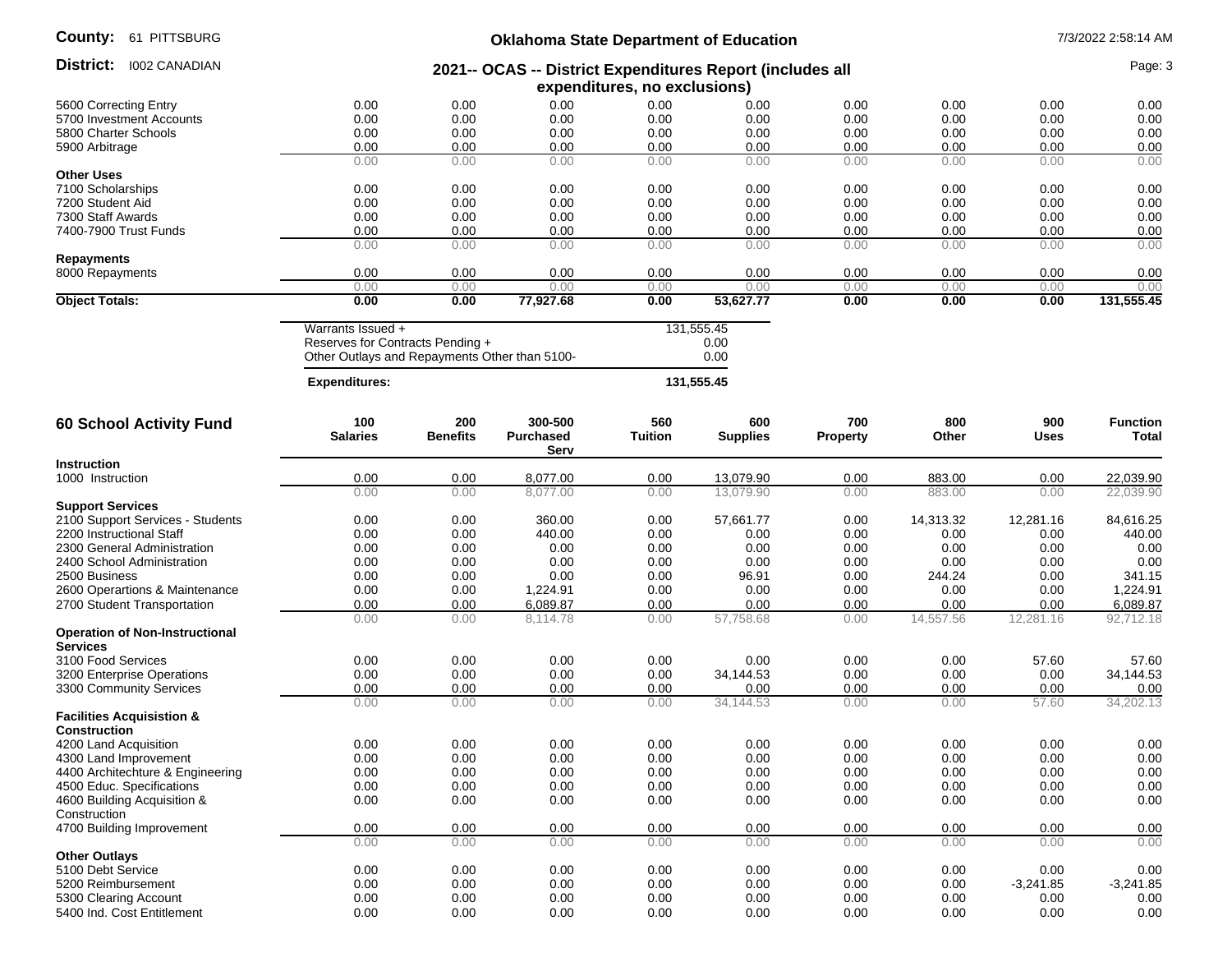| County: |  | 61 PITTSBURG |
|---------|--|--------------|
|---------|--|--------------|

### **Oklahoma State Department of Education 1/3/2022 2:58:14 AM**

| District:<br>1002 CANADIAN                               | 2021-- OCAS -- District Expenditures Report (includes all            |                                               |                  |                |                          |                 |           |                  | Page: 4         |
|----------------------------------------------------------|----------------------------------------------------------------------|-----------------------------------------------|------------------|----------------|--------------------------|-----------------|-----------|------------------|-----------------|
|                                                          | expenditures, no exclusions)                                         |                                               |                  |                |                          |                 |           |                  |                 |
| 5500 Private Non-Profit School                           | 0.00                                                                 | 0.00                                          | 0.00             | 0.00           | 0.00                     | 0.00            | 0.00      |                  |                 |
| 5600 Correcting Entry                                    | 0.00                                                                 | 0.00                                          | 0.00             | 0.00           | 0.00<br>0.00             | 0.00<br>0.00    | 0.00      | 0.00             | 0.00            |
| 5700 Investment Accounts                                 | 0.00                                                                 | 0.00                                          | 0.00             | 0.00           | 0.00                     | 0.00            | 0.00      | 0.00             | 0.00            |
| 5800 Charter Schools                                     | 0.00                                                                 | 0.00                                          | 0.00             | 0.00           | 0.00                     | 0.00            | 0.00      | 0.00             | 0.00            |
| 5900 Arbitrage                                           | 0.00                                                                 | 0.00                                          | 0.00             | 0.00           | 0.00                     | 0.00            | 0.00      | 0.00             | 0.00            |
|                                                          | 0.00                                                                 | 0.00                                          | 0.00             | 0.00           | 0.00                     | 0.00            | 0.00      | $-3,241.85$      | $-3,241.85$     |
| <b>Other Uses</b>                                        |                                                                      |                                               |                  |                |                          |                 |           |                  |                 |
| 7100 Scholarships                                        | 0.00                                                                 | 0.00                                          | 0.00             | 0.00           | 0.00                     | 0.00            | 0.00      | 0.00             | 0.00            |
| 7200 Student Aid                                         | 0.00                                                                 | 0.00                                          | 0.00             | 0.00           | 0.00                     | 0.00            | 0.00      | 0.00             | 0.00            |
| 7300 Staff Awards                                        | 0.00                                                                 | 0.00                                          | 0.00             | 0.00           | 0.00                     | 0.00            | 0.00      | 0.00             | 0.00            |
| 7400-7900 Trust Funds                                    | 0.00                                                                 | 0.00                                          | 0.00             | 0.00           | 0.00                     | 0.00            | 0.00      | 0.00             | 0.00            |
|                                                          | 0.00                                                                 | 0.00                                          | 0.00             | 0.00           | 0.00                     | 0.00            | 0.00      | 0.00             | 0.00            |
| Repayments                                               |                                                                      |                                               |                  |                |                          |                 |           |                  |                 |
| 8000 Repayments                                          | 0.00                                                                 | 0.00                                          | 0.00             | 0.00           | 0.00                     | 0.00            | 0.00      | 0.00             | 0.00            |
|                                                          | 0.00                                                                 | 0.00                                          | 0.00             | 0.00           | 0.00                     | 0.00            | 0.00      | 0.00             | 0.00            |
| <b>Object Totals:</b>                                    | 0.00                                                                 | 0.00                                          | 16,191.78        | 0.00           | 104,983.11               | 0.00            | 15,440.56 | 9,096.91         | 145,712.36      |
|                                                          |                                                                      |                                               |                  |                |                          |                 |           |                  |                 |
|                                                          | Warrants Issued +                                                    |                                               |                  |                | 148,954.21               |                 |           |                  |                 |
|                                                          |                                                                      | Reserves for Contracts Pending +              |                  |                | 0.00                     |                 |           |                  |                 |
|                                                          |                                                                      | Other Outlays and Repayments Other than 5100- |                  |                | 3,241.85                 |                 |           |                  |                 |
|                                                          |                                                                      |                                               |                  |                |                          |                 |           |                  |                 |
|                                                          | <b>Expenditures:</b>                                                 |                                               |                  |                | 145,712.36               |                 |           |                  |                 |
|                                                          |                                                                      |                                               |                  |                |                          |                 |           |                  |                 |
| <b>ALL Funds</b>                                         | 100                                                                  | 200                                           | 300-500          | 560            | 600                      | 700             | 800       | 900              | <b>Function</b> |
|                                                          | <b>Salaries</b>                                                      | <b>Benefits</b>                               | <b>Purchased</b> | <b>Tuition</b> | <b>Supplies</b>          | <b>Property</b> | Other     | <b>Uses</b>      | Total           |
|                                                          |                                                                      |                                               | Serv             |                |                          |                 |           |                  |                 |
| <b>Instruction</b>                                       |                                                                      |                                               |                  |                |                          |                 |           |                  |                 |
| 1000 Instruction                                         | 1,764,614.29                                                         | 543,708.54                                    | 17,145.42        | 0.00           | 189,781.11<br>189,781.11 | 48,862.14       | 3,371.00  | 373.19<br>373.19 | 2,567,855.69    |
|                                                          | 1,764,614.29                                                         | 543,708.54                                    | 17,145.42        | 0.00           |                          | 48,862.14       | 3,371.00  |                  | 2,567,855.69    |
| <b>Support Services</b>                                  |                                                                      |                                               |                  |                |                          |                 |           |                  |                 |
| 2100 Support Services - Students                         | 69,703.76                                                            | 21,318.21                                     | 44,366.89        | 0.00           | 59,999.84                | 0.00            | 14,388.32 | 12,281.16        | 222,058.18      |
| 2200 Instructional Staff                                 | 75,270.88                                                            | 25,170.61                                     | 11,489.10        | 0.00           | 4,971.49                 | 0.00            | 12,695.57 | 74.53            | 129,672.18      |
| 2300 General Administration                              | 163,486.29                                                           | 58,275.92                                     | 26,810.49        | 0.00           | 68.22                    | 0.00            | 1,227.72  | 0.00             | 249,868.64      |
| 2400 School Administration                               | 209,655.12                                                           | 62,124.97                                     | 0.00             | 0.00           | 1,513.22                 | 0.00            | 0.00      | 0.00             | 273,293.31      |
| 2500 Business                                            | 12,476.25                                                            | 3,404.40                                      | 6,432.58         | 0.00           | 8,290.11                 | 0.00            | 42,859.42 | 842.15           | 74,304.91       |
| 2600 Operartions & Maintenance                           | 99,233.52                                                            | 33,428.09                                     | 236,477.49       | 0.00           | 117,989.03               | 0.00            | 118.43    | 0.00             | 487,246.56      |
| 2700 Student Transportation                              | 51,623.19                                                            | 5,432.23                                      | 51,465.86        | 0.00           | 22,507.82                | 92,042.00       | 126.79    | 429.31           | 223,627.20      |
|                                                          | 681,449.01                                                           | 209, 154.43                                   | 377,042.41       | 0.00           | 215,339.73               | 92,042.00       | 71,416.25 | 13,627.15        | 1,660,070.98    |
| <b>Operation of Non-Instructional</b><br><b>Services</b> |                                                                      |                                               |                  |                |                          |                 |           |                  |                 |
| 3100 Food Services                                       | 46,402.40                                                            | 22,235.93                                     | 12,875.25        | 0.00           | 141,852.28               | 0.00            | 125.00    | 87.51            | 223,578.37      |
| 3200 Enterprise Operations                               | 0.00                                                                 | 0.00                                          | 0.00             | 0.00           | 34,144.53                | 0.00            | 0.00      | 0.00             | 34,144.53       |
| 3300 Community Services                                  | 0.00                                                                 | 0.00                                          | 0.00             | 0.00           | 0.00                     | 0.00            | 0.00      | 0.00             | 0.00            |
|                                                          | 46,402.40                                                            | 22,235.93                                     | 12,875.25        | 0.00           | 175,996.81               | 0.00            | 125.00    | 87.51            | 257,722.90      |
| <b>Facilities Acquisistion &amp;</b>                     |                                                                      |                                               |                  |                |                          |                 |           |                  |                 |
| <b>Construction</b>                                      |                                                                      |                                               |                  |                |                          |                 |           |                  |                 |
| 4200 Land Acquisition                                    | 0.00                                                                 | 0.00                                          | 0.00             | 0.00           | 0.00                     | 0.00            | 0.00      | 0.00             | 0.00            |
| 4300 Land Improvement                                    | 0.00                                                                 | 0.00                                          | 0.00             | 0.00           | 0.00                     | 0.00            | 0.00      | 0.00             | 0.00            |
| 4400 Architechture & Engineering                         | 0.00                                                                 | 0.00                                          | 0.00             | 0.00           | 0.00                     | 0.00            | 0.00      | 0.00             | 0.00            |
| 4500 Educ. Specifications                                | 0.00                                                                 | 0.00                                          | 0.00             | 0.00           | 0.00                     | 0.00            | 0.00      | 0.00             | 0.00            |
| 4600 Building Acquisition &                              | 0.00                                                                 | 0.00                                          | 0.00             | 0.00           | 0.00                     | 0.00            | 0.00      | 0.00             | 0.00            |
| Construction                                             |                                                                      |                                               |                  |                |                          |                 |           |                  |                 |
| 4700 Building Improvement                                | 0.00                                                                 | 0.00                                          | 0.00             | 0.00           | 0.00                     | 0.00            | 0.00      | 0.00             |                 |
|                                                          |                                                                      |                                               |                  |                |                          |                 |           |                  | 0.00            |
| <b>Other Outlays</b>                                     | 0.00<br>0.00<br>0.00<br>0.00<br>0.00<br>0.00<br>0.00<br>0.00<br>0.00 |                                               |                  |                |                          |                 |           |                  |                 |
| 5100 Debt Service                                        |                                                                      |                                               |                  |                |                          |                 |           |                  |                 |
|                                                          | 0.00                                                                 | 0.00                                          | 0.00             | 0.00           | 0.00                     | 0.00            | 0.00      | 0.00             | 0.00            |
| 5200 Reimbursement                                       | 0.00                                                                 | 0.00                                          | 0.00             | 0.00           | 0.00                     | 0.00            | 0.00      | $-3,241.85$      | $-3,241.85$     |
| 5300 Clearing Account                                    | 0.00                                                                 | 0.00                                          | 0.00             | 0.00           | 0.00                     | 0.00            | 0.00      | 0.00             | 0.00            |